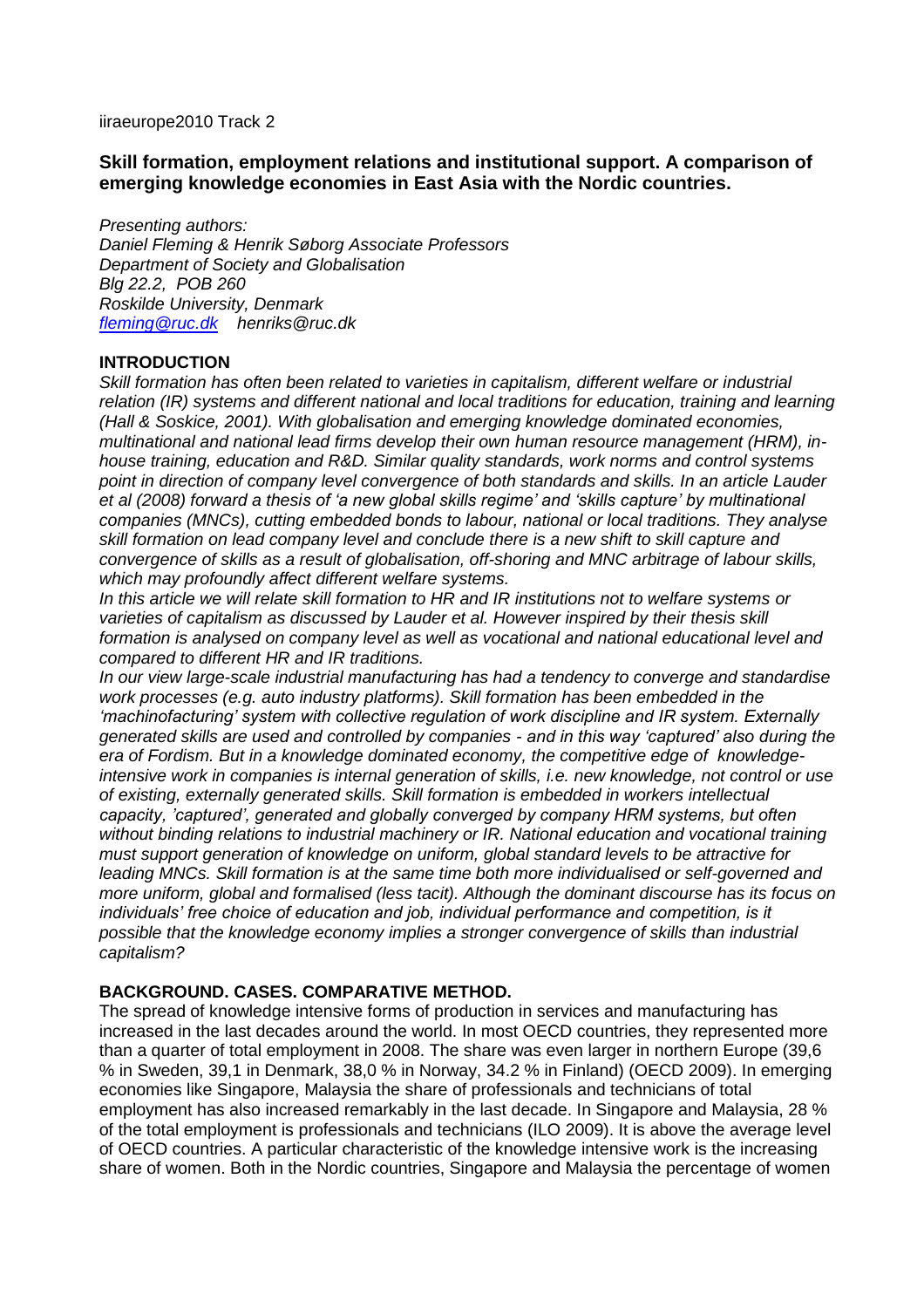is higher than men. Another characteristic is the high union participation rate among workers in the knowledge intensive production in Nordic countries (Statistisk Årbog 2009). In Singapore and Malaysia, where the unions do not have the same stronghold the unionisation of knowledge workers is much lower but there are exceptions: Bank employees have high union participation.

The increase in knowledge intensive forms of production has changed governments" and companies" interest and focus on skill formation from an area of relative low priority to a high priority area (Brown, Green and Lauder 2001). This paper is concerned to examine to which extent the increase in knowledge intensive production impacts upon the skill formation agenda of companies, governments and trade unions. What impact does this agenda have on employment relations and working life culture? The agenda setting actors are government ministries and agencies; lead global and national companies; unions and employers organisations. They all are facing the challenge of preparing workers to the knowledge economy. But they place different emphasis on meeting that challenge. Lead global and national companies press governments to support and provide education and training of workers. Their argument for increased emphasis on skill formation is that skills depreciate much more rapidly in the knowledge economy than they once did. The governments in the Nordic countries, Singapore and Malaysia support that argument and have established partnership with lead global and national companies on developing education and training of workers. Most unions and employer organisations in the Nordic countries are supporting the upgrading policy while unions the Malaysian manufacturing industries are more hesitating to engage in policies supporting workers upgrading. They prioritise minimum wages instead of skill upgrading. The weak link in skills upgrading, however, is small companies. They have difficulty to take own employees out of daily work schedules and are concerned by short time cost effective considerations.

In this paper we focus on how the challenge of preparing workers to the knowledge economy is being met in Malaysia and Singapore, as representatives of the emerging South East Asian (SEA) economies, and in Denmark, as representative of the Nordic countries. As lead global and national companies are the main agenda setting actors we have examined to which extent they have made impact upon the national skill formation agenda (Lauder et al 2008). We will investigate skill formation institutions and lead companies' HRM and skills upgrading strategies in Malaysia and Singapore, on the one hand, and in Denmark, on the other hand. The comparative approach opens for highlighting how the same overall challenge of preparing workers to the knowledge economy is handled in different social and economic contexts with very different IR traditions.

# **THE SKILL FORMATION AGENDA.**

In Denmark, Singapore and Malaysia, lead companies and governments have set nearly similar strategic skill formation agendas, which aim at building human resources with capacity to navigate in a more knowledge based economy. Although there still are many companies that employ low skilled labour the strategy agendas are to shift the demand to high skills labour. The trend to offshore low skills work both in services and manufacturing to low wage countries underpins this strategy thinking. Neither has the new trend to offshore higher skills work to India and China changed the strategy. On the contrary, the three governments emphasise that small countries like Denmark, Singapore and Malaysia are compelled to climb up the ladder of skills upgrading higher than ever before. To do this the governments and the companies need to prepare the work force to mobility, flexibility and lifelong learning.

The multitude of training activities do not only inform us on important elements in the skill formation agenda, they also indicate a new perspective on labour. When employers invest in training of their employees they change perspective and perception of employees from a cost factor to an investment object. This change of perspective has an impact on employment relations. As a cost factor the aim is to invest as little as possible in labour and increase labour productivity. Investment in technology and reduction of labour cost is the main competitive factor. When the competition changes to higher quality and standards the emphasis becomes more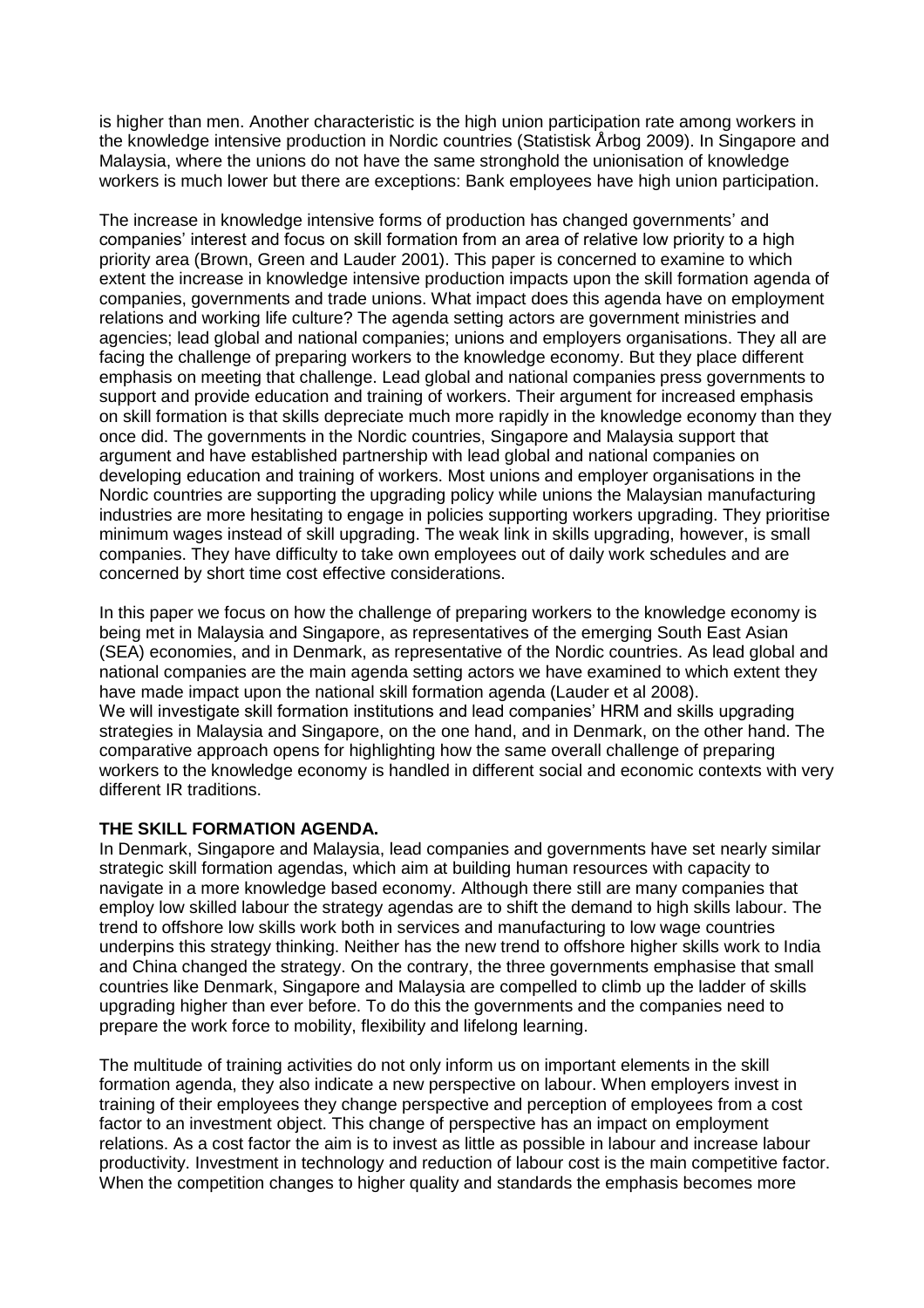directed towards skills development and upgrading, and growth of employee skills is seen more as an investment than a cost of the company. Labour with skills becomes the most valuable asset and labour is expected to become part of a continuously learning process (life long learning). The higher the skills level the more important is the management of this resource. Thus, skills development and human resource strategies become the leading competitive factor. The individual employee becomes also more important to keep in the company because of the continuously investment in skills upgrading. Moreover, the individual worker has partly a management function through participation and delegation of decisions, and thus a collective and individual role, which gives more shared responsibility for the company. The sharp division and conflict between the interests of management and workers can easier be diminished (Fleming and Søborg 2006).

The skill formation agenda is therefore not only a question about training of employees, it also is about managing the relation between employer and employees, so that the employees are feeling themselves as part of a corporate "us" that appreciate them as individuals with values and rights (Global Danfoss 2003). The strategies of HRM and corporate social responsibility (CSR) are closedly linked. In many companies, especially lead companies, commitment to training becomes an important component in the labour contract between employer and employees. The employer expects that the employees are willing to attend required upgrading activities to keep up with firm internal mobility and flexibility. This HR policy is for some employees a window of opportunity while for others it is a constant stress factor. For the employer the risk is to lose investments in skills to competing firms due to "job hopping".

Trade unions in Denmark and Singapore - but much less Malaysia - are engaged in setting up these skill formation agendas. Their strategy is to incorporate skills upgrading as a right for the individual employee in the collective agreements. In Denmark trade unions in negotiation with employers" organisations have reached the agreement that the individual employee has a right to skills upgrading and each course is an outcome of a negotiation between employer and employee. In Singapore and Malaysia the employers have the rights to decide about the individual employee's training. We will later come back to this difference in IR and working life culture. But first we will outline how lead companies set up their institutional environment for high skills training and how the governments in Denmark, Singapore and Malaysia support skills upgrading by offering labour market related training courses.

## **SKILLS UPGRADING INITIATIVES IN PRIVATE COMPANIES.**

The skill formation agenda in national and multinational companies is an outcome of individual companies" production history, their position on the national and global market etc. In our study of skills strategies in national and multinational companies we have found that quality and standards norms are decisive for how the skill formation agenda is set in the individual company. We have seen that the stronger the focus is on high quality and standards the higher the company is prioritising skill formation, especially among their managers, professionals and technicians. Focus on quality and standards norms has also a great impact on skills homogeneity within a company and between companies.

We will present an outline of skills upgrading initiatives among leading companies in Malaysia and Denmark in order to show how these companies set the skill formation agenda. The institutional settings reflect their priority of high quality and standards. All want to show their high level by building own universities or academies.

In Malaysia large national companies like Petronas (oil and gas), Tenaga Nasional (electricity) and Telekom Malaysia (communication) are designated as drivers and role models in the national skill formation strategy. Petronas is government owned while the two others are privatised, but still with strong government influence. They are giving high priority to education and training of their employees. Petronas for instance has launched an "Education and Training Master Plan"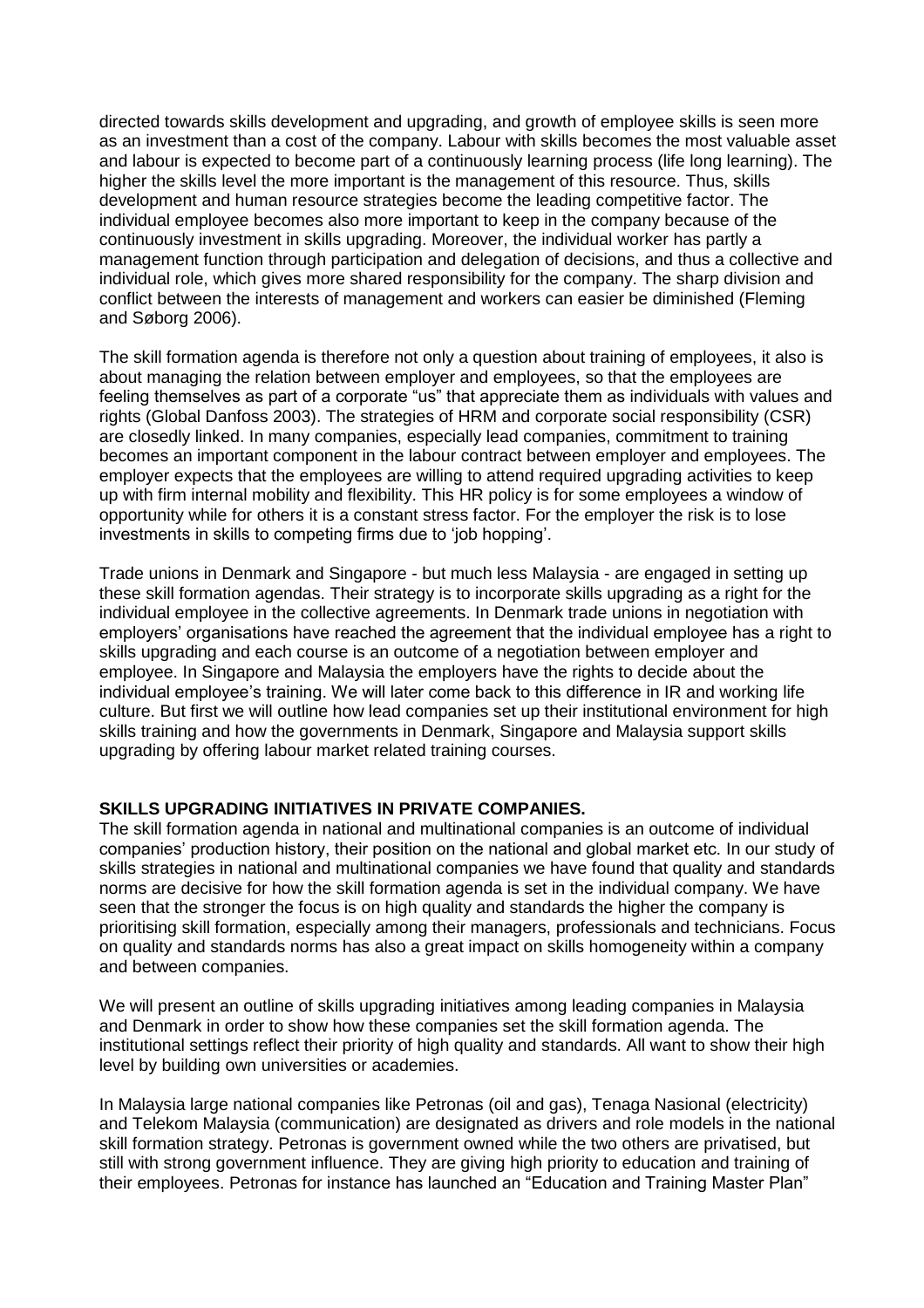that aims to engage all employees in a continuous education and training program [\(www.petronas.](http://www.petronas/)com.my). As part of this plan technicians, middle managers and managers attend undergraduate and postgraduate courses at Malaysian and foreign universities or courses in leading multinational companies. Interestingly, Petronas emphasises the spreading effects of its education and training efforts not only to the oil and gas industry in Malaysia but to the whole East Asian region. There is no documentation of these effects on Petronas" company website but the intention fits well with the government's strategy of upgrading (Ninth Malaysia Plan, 2006: 252).

Tenaga Nasional and Telekom Malaysia are just as ambitious in their education and training programs as Petronas. In addition to their company programs they have established their own universities (www. tnb.com.my and [www.tm.com.my\)](http://www.tm.com.my/). Tenaga began already in 1976 to run its own institute. In 1997 it was upgraded to university status. Its main campus is in Kuala Lumpur and a smaller one in Penang. The university focuses on engineering, information technology and business management. In 1997 Telekom Malaysia established University Telekom in Malacca. Later in 1999 it changed name to the Multimedia University. It has established a campus in the Multimedia Super Corridor outside Kuala Lumpur. The Multimedia University is the biggest and most popular private university in Malaysia measured in number of students. Like Tenaga University it provides education in engineering, information technology and business management but it also provides education in creative multimedia science.

Although the last two universities are private they are important elements in the government"s upgrading strategy and they are role models for partnership between the private and public sector. The former Prime Minister Mahathir Mohamad, who was the chief architect in developing the partnership model, considered the government"s partnership with private universities as flagships in the Malaysian education policy (Mahathir 1998). In his book about the Multimedia Super Corridor he emphasised the Multimedia University as such a flagship. He looked at the relation between this university and the Multimedia Super Corridor as the relation between Stanford University and Silicon Valley. Since Mahathir published his book the number of students at the Multimedia University have increased to about 20.000. More than 2000 students are above Bachelor level [\(www.mmu.edu.my\)](http://www.mmu.edu.my/).

The Multimedia University is path breaking within university teaching in Malaysia by emphasising student involvement in evaluations and group work with supervisors. It has a close collaboration with IBM, Microsoft, Intel, Cisco, Nokia who have donated laboratories. For the government this collaboration is a role model for networking with international lead firms within and outside the Multimedia Super Corridor.

The three companies have no doubt a great influence on the skill formation agenda in Malaysia by setting high international standards for skill formation of managers, professionals and technicians. They emphasised their collaboration with lead global companies and universities and their aim is to be at the same level. Although they are national companies with national values they are also strong proponents for international convergence regarding skill formation and quality standards. We have no data that prove a triggering down effect, but as we will show later several national and multinational companies have set up skills development centres, which build on the same partnership model as the three companies have with the Malaysian government.

Danish companies like Danfoss and Grundfos are following the same path as the leading Malaysian companies. They have close co-operation with local skill formation institutions both in Denmark and abroad. They have established academies in Denmark especially for managers, dealers, sales people and technicians. The aim of these academies is to reach homogeneity in production, sales and services in their subsidiaries and in the parent company. They are very focused on organisational arrangements that connect skills and competence development together with quality and standard norms. New communication systems enable them to set up organisational arrangements which link up all units in a company. Grundfos, for instance, has set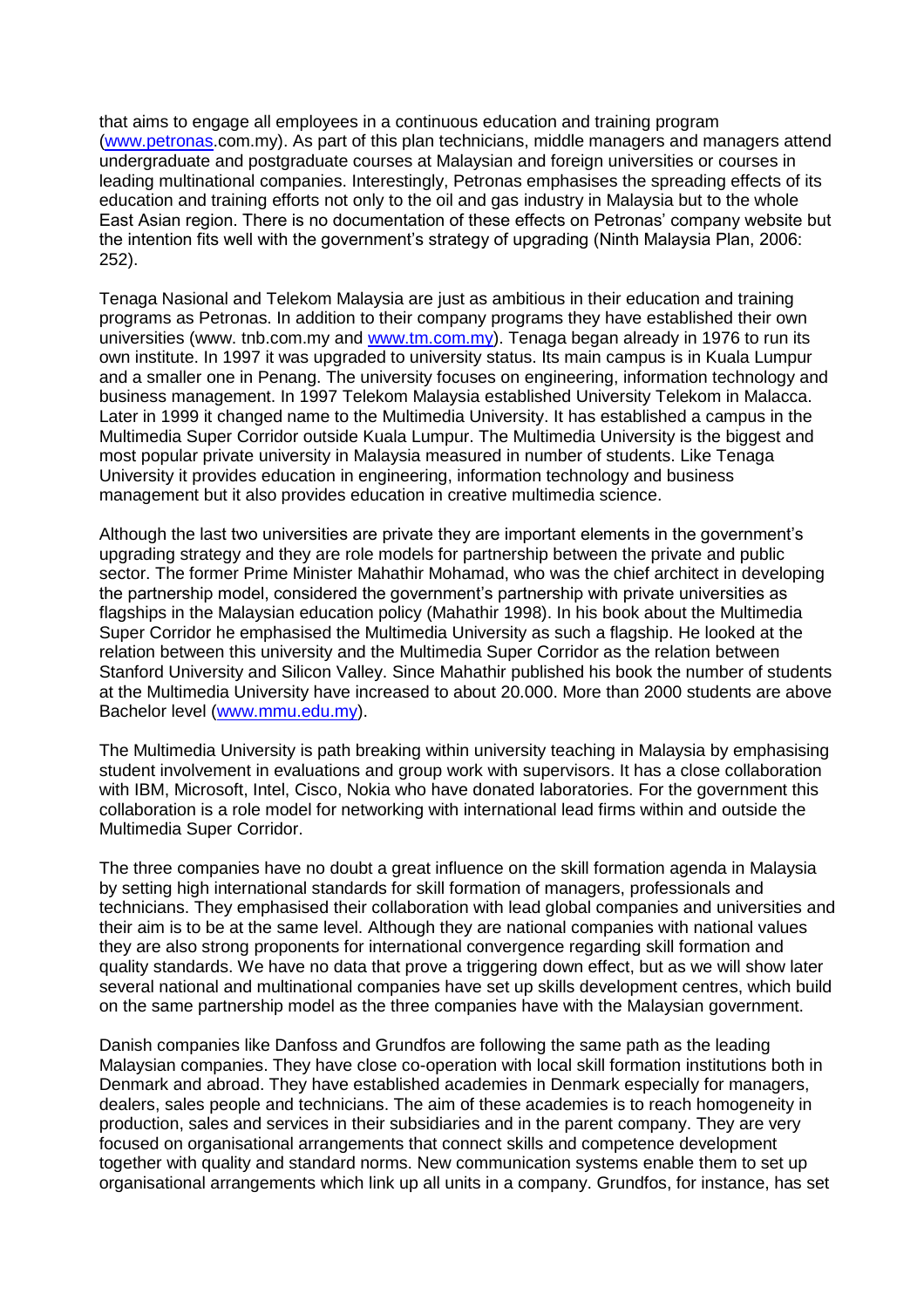up a benchmarking system, in which couples of companies compare each other"s performance regarding quality and standard norms in the company. According to the general manager in Grundfos Singapore this benchmarking has enhanced the awareness of quality and standard norms among the employees and put focus on the local strength and weakness of their skills and competences in a comparative perspective. Danfoss has set up similar organisational arrangements to support homogeneity in quality and standards. Moreover, the two companies use IT to provide on-line training courses in new products for sales staff and technicians before the products are launched. According to the 'Drivers', an on-line training provider group in Danfoss, these types of courses are new tools to break down technical and marketing knowledge differences in the company.

However, the two companies emphasise that the new communication systems cannot replace on-site training courses in the subsidiaries nor headquarters courses. On-line training courses are useful tools to transfer of technical and marketing knowledge but transfer of organisational practice and management knowledge need another format. Our findings in Danfoss and Grundfos prop up this viewpoint. Both sales people and technicians who were asked about their skills stressed that on-line information and training courses are useful but on-site training courses are more suitable for organisational issues like how to set up and manage team work and delegation of responsibility. Moreover, they emphasise the important of sharing experience with colleagues during these courses.

In Danfoss' and Grundfos' subsidiaries in Singapore and Malaysia we asked the employees in which of the following courses and educational activities they had participated:

- a New technology.
- b Quality control.
- c Teamwork and participation.
- d IT-courses.
- e Strategic planning, marketing, customer relation.
- f Leadership development.
- g Human resource and personnel planning.

The management/professionals group has participated in courses and educational activities covering all the subjects, while the supervisors, sales representatives and technicians group has participated in training activities covering new technology, IT-course and strategic planning. Clerical staff has mainly attended courses in IT and strategic planning covering marketing and customer relations. The skilled workers and semiskilled/ unskilled workers groups do not differ much in their training activities. They were typically only offered courses in teamwork and participation (c).

It is our impression that the managers, middle managers and technicians group is well equipped to receive new technological and organisational knowledge from the headquarters and to transform this knowledge into workable procedures in the subsidiaries. In this group there seems to be great homogeneity in skills between them and similar groups in the headquarters. Most of the employees in this group have participated in the two companies' training courses at their academies in Denmark. This group of higher core employees is an illustration of convergence of skills development in lead multinational companies.

When national and multinational companies like Petronas, Tenaga Nasional, Telekom Malaysia, Danfoss and Grundfos invest a lot of money in training their managers, dealers, sales people and technicians they also want to keep them. All five companies try to keep their employees through good salaries, benefits, social welfare schemes and corporate social responsibility policy. We have asked sales people and engineers in Danfoss and Grundfos (Singapore and Malaysia) why they wanted to work in the two companies. It was not so much because of the salary but more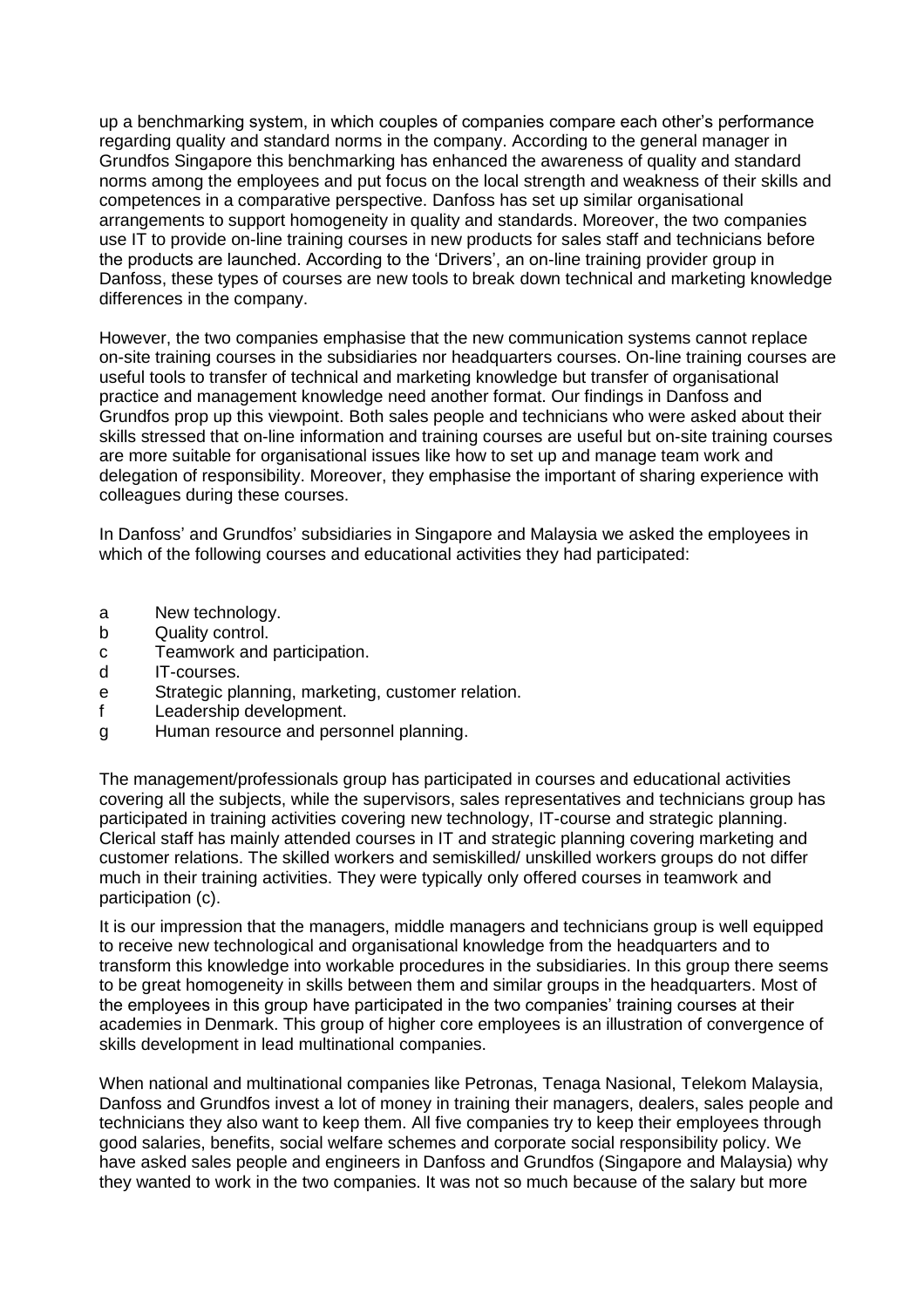because of the work climate in the companies. We cannot generalise from this observation but it is in line with the high priority that human resource management gives to soft values and corporate social responsibility.

Although many upgrading activities in larger companies are undertaken by themselves in internal courses they also send their employees to government offered training courses. We will in the following outline governmental skills upgrading initiatives in Malaysia and Denmark. We do not go deeper into Singaporean initiatives (except for a comparative table of statistics) because they are more or less of the same type as the Malaysian ones. Malaysia has borrowed the architecture in its skills development program from Singapore. Moreover, there are many analyses and accounts of Singapore skills development system (Ritchie 2009; Kuravilla, Erickson, Hwang 2002).

## **SKILLS UPGRADING INITIATIVES BY GOVERNMENTS.**

The Human Resource Development Fund in Malaysia was established in 1992 with the aim to support skills upgrading processes in the companies. A for runner for the Fund was the Double Deduction Incentive for Training (DDIT) scheme set up in 1987. Both initiatives were an outcome of the government"s concern about human resource development investment in medium size and small companies (Abdullah, Rose, Kumar 2007) . The DDIT scheme invited the companies to deduct the double of the expenditure to training. Although it was a favourable offer it was a limited number of companies that applied in the first years. Between 1987 and 1993 the Malaysian Industrial Development Authority (MIDA) that was administrative responsible for the DDIT system only approved 591 in-house training programmes involving 3253 employees (Tan & Gill 2001). There were very few small companies that applied. According to a survey it was partly because of lack of information and partly because of little interest in training employees (Tan & Gill 2001).

The limited interest in the DDIT scheme paved the way for establishment in 1992 of Human Resource Development Fund (HRDF). The inspiration to the fund was from the Singaporean government who in the beginning of 1980s set up a similar fund. Unlike the DDIT scheme the HRDF is not a subsidy scheme. Employers who have contributed for a minimum of six months to the fund are qualified to apply for coverage of training expenditures up to the limit of their total levy (1 per cent of the payroll) for any given year. The Human Resource Development Council with representatives from the private sector and government agencies sets rates of financial assistance. The government stipulates by law which categories of employers are liable to pay Human Resource Development levy – paid for each working employee. Originally, the aim of the fund was to support training in companies with more than 50 employees. But under the Human Resource Development Act 2001 the government made new regulations. Still employers with fifty and above employees in the manufacturing sector are liable to pay levy for each working employee to the fund. But now the fund also covers employers with ten to forty-nine employees and a paid-up capital of RM 2.5 million and above in the manufacturing sector; employers with ten and above employees in twenty-one selected industries in the service sector. The rate of financial assistance is from 2008 on 100 per cent for most training activities, yet assistance to overseas training ranges from 50 to 100 per cent (www.hrdf.com.my/wps/portal/PSMB).

Table 1 below throws light on re-training and skills upgrading in the manufacturing and private service sector. The total employment in the manufacturing sector in 2007 is 1.977 million and in the private service sector is 1.6o1 million (laborsta.ilo.org). The number of training places in the manufacturing sector is 22 per cent of the total number of employment in the sector while the number of places in the private service sector is 17 per cent of the total number of employment in the sector. The places did not have equal prices. They are for instance more expensive in telecommunication and computer than in hotel.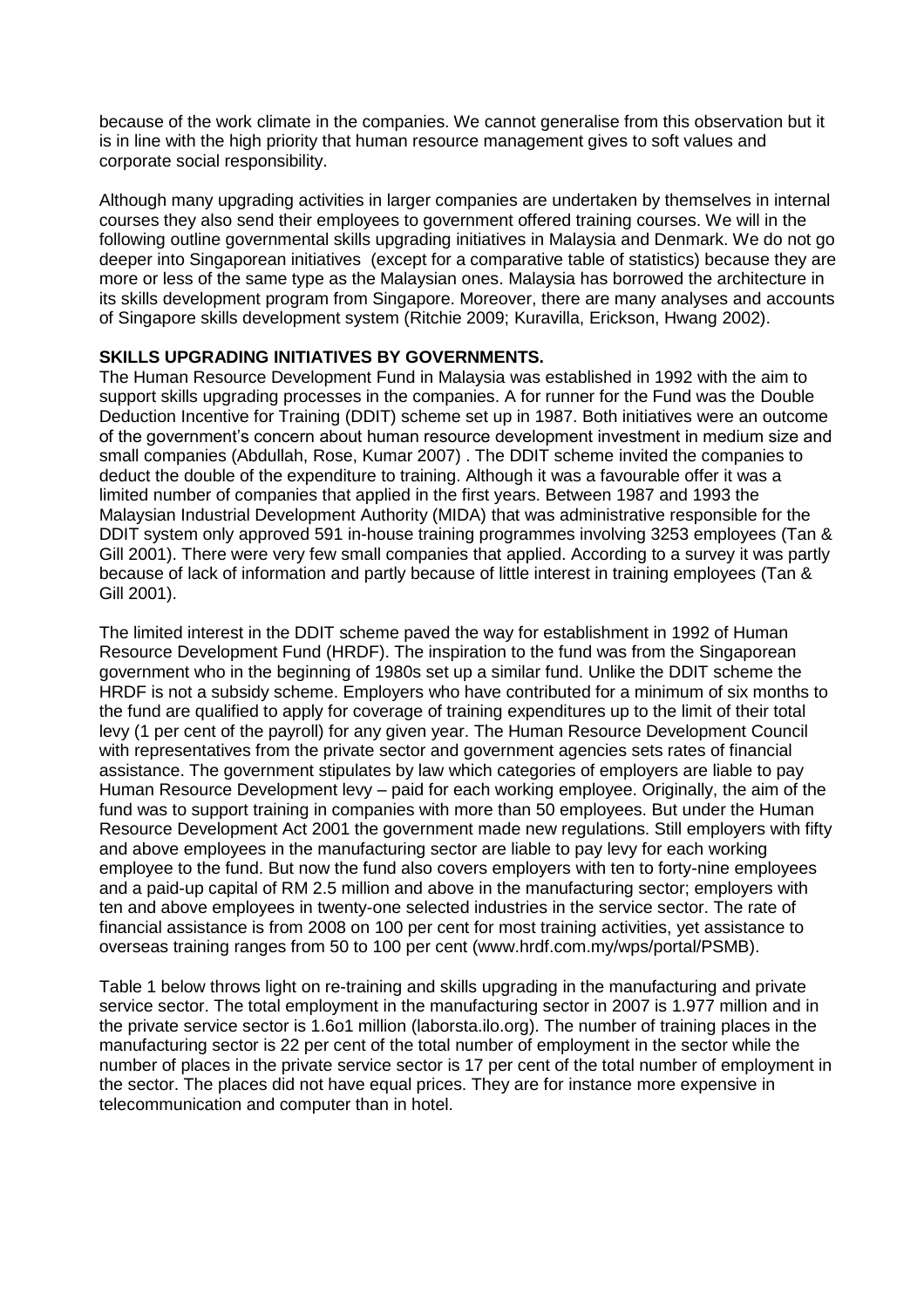#### Table 1

| <b>Manufacturing</b>    | 2006    | Financial assistance<br>per cent of sector total | 2007    | Financial assistance<br>per cent of sector total |
|-------------------------|---------|--------------------------------------------------|---------|--------------------------------------------------|
| Food Manfacturing       | 27.149  | 6.11                                             | 26.397  | 5.87                                             |
| Printing, publishing    | 11.505  | 3.48                                             | 11.253  | 3.22                                             |
| Chemical products       | 17.479  | 4.86                                             | 20.079  | 5.22                                             |
| Rubber products         | 17.346  | 3.65                                             | 17.586  | 3.75                                             |
| Plastic products        | 22.628  | 5.41                                             | 24.950  | 5.17                                             |
| Non-metallic product    | 13.408  | 3.16                                             | 14.021  | 3.00                                             |
| Iron/steel industries   | 13.612  | 2.80                                             | 16.866  | 4.00                                             |
| Electronics/electrical  | 135.865 | 34.75                                            | 145.241 | 34.62                                            |
| <b>Private service</b>  | 2006    | Per cent of total                                | 2007    | Per cent of total                                |
| Energy                  | 27.749  | 12.40                                            | 35,670  | 15.90                                            |
| Hotel                   | 40.870  | 12.33                                            | 37.710  | 10.10                                            |
| Postal/carrier          | 13.618  | 5.52                                             | 13.689  | 4.40                                             |
| Telecommunication       | 17.485  | 10.73                                            | 20.546  | 10.34                                            |
| Computer                | 17.556  | 13.84                                            | 21.935  | 15.28                                            |
| Private higher learning | 15.446  | 7.65                                             | 20.489  | 6.67                                             |
| Private hospital        | 11.991  | 3.41                                             | 16.750  | 3.98                                             |

### *Number of training places in Malaysia approved by the Human Resource Development Council, by manufacturing and private service sector (selected industries).*

Source: Pembangunan Sumber Manusia Berhad (Human Resource Development Council) 2007.

Most of the training places are filled up with employees from companies with above 100 employees. In comparison with Denmark the number of training places is not so high. In 2008 about 755.000 training places were filled up with employees from the private sector attending retraining courses in the continuing vocational and training system in Denmark (AMU statistics. [www.umv.dk\)](http://www.umv.dk/). Each individual employee can attend more than one course a year. So the number of training places is not equivalent with the number of employees attending re-training courses. It is the same in Malaysia. According to a Statistics Denmark survey the actual number of employees attending re-training courses is lower than the training places (Nyt fra Danmarks Statistik 2007). However, viewed in the light of a total work force of 2.576.700 employees of which about 800.000 (28 %) are employed in the public sector the number of training places is high. It is about 42 per cent of the total work force in the private sector. Like in Malaysia there are not so many employees from small companies attending these re-training courses.

Although the number of training places in Malaysia is not as high as in Denmark the number indicates on the other hand that an active labour market policy and financial assistance to retraining has an impact on whether employers are investing in human resource development. As mentioned the Malaysian government is inspired by the Singaporean government to pursue such a labour market policy and institution building. There are many similarities between the two systems regarding funding training and re-training programmes. Table 2 below indicates that the Singapore skills development system is providing many more training places than the Malaysian system. In that connection it is important to emphasise that Singapore has run its system 10 years longer than Malaysia and that the Singaporean economy is more developed.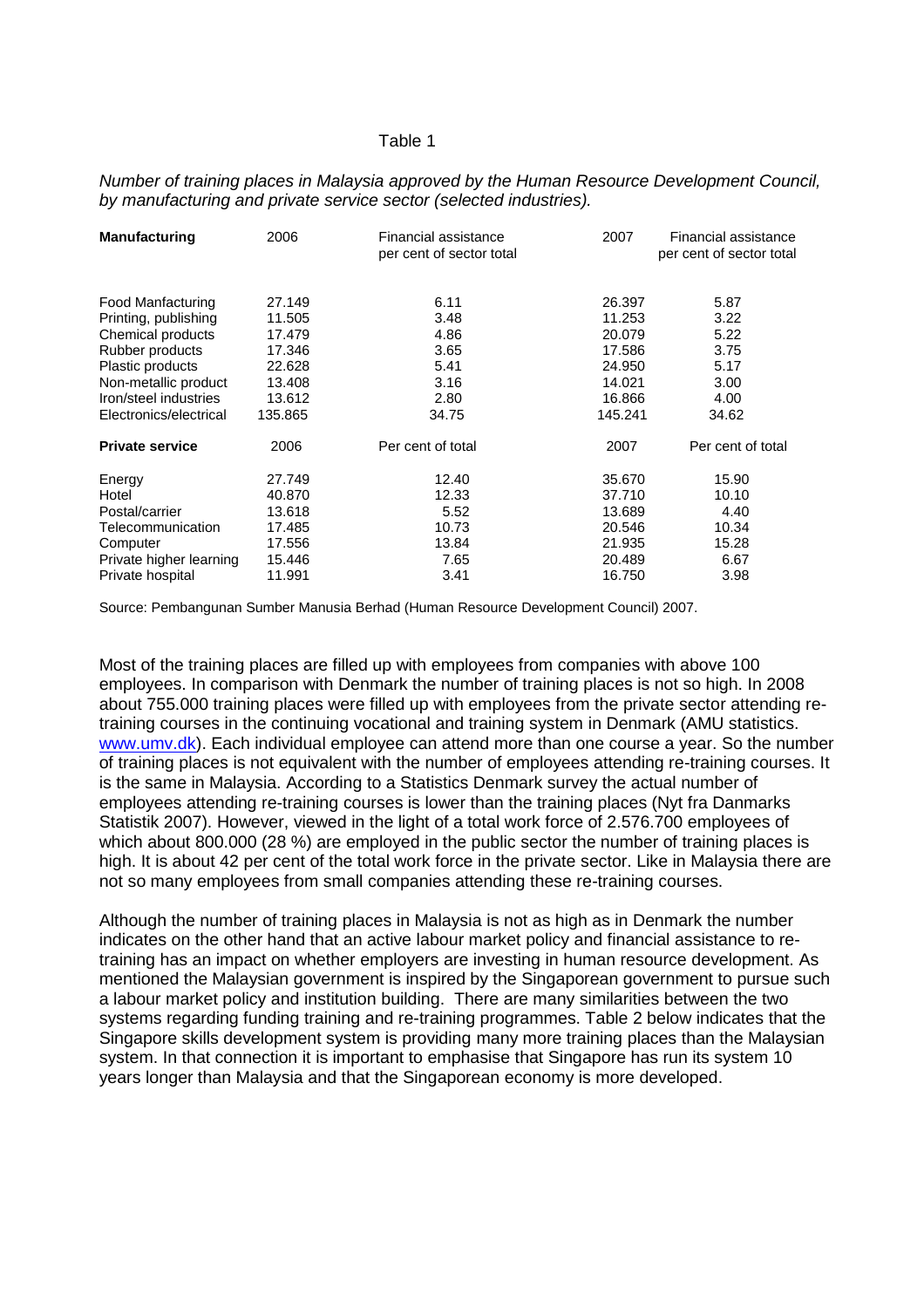#### Table 2

| Proportion of Singapore employees provided with structured training in training providing |
|-------------------------------------------------------------------------------------------|
| establishments by occupation, industry and establishment size, 2008                       |

| Industry                              | Overall<br>56.5 | *PMET<br>59.0 | Clerical, Sales &<br><b>Services</b> | Production &<br>Related<br>55.1 |
|---------------------------------------|-----------------|---------------|--------------------------------------|---------------------------------|
| Total                                 |                 |               | 54.8                                 |                                 |
| Manufacturing                         | 55.8            | 57.3          | 33.5                                 | 57.9                            |
| Construction                          | 51.2            | 31.1          | 15.0                                 | 57.7                            |
| Services                              | 58.0            | 61.7          | 59.3                                 | 47.5                            |
| Wholesale & Retail trade              | 50.3            | 49.2          | 53.4                                 | 44.9                            |
| Wholesale trade                       | 45.8            | 49.0          | 39.8                                 | 46.5                            |
| Retail trade                          | 58.6            | 50.2          | 63.2                                 | 38.2                            |
| Transport & Storage                   | 61.4            | 63.7          | 73.7                                 | 49.7                            |
| Hotels & Restaurants                  | 62.8            | 61.3          | 66.9                                 | 47.2                            |
| <b>Hotels</b>                         | 59.8            | 62.6          | 65.6                                 | 48.2                            |
| <b>Restaurants</b>                    | 64.2            | 60.3          | 67.3                                 | 46.0                            |
| Information & Communication           | 55.4            | 58.3          | 44.6                                 | 38.5                            |
| <b>Financial Services</b>             | 73.0            | 75.2          | 65.4                                 | 19.2                            |
| Real Estate & Leasing                 | 48.0            | 58.5          | 45.0                                 | 44.2                            |
| <b>Professional Services</b>          | 55.9            | 59.8          | 37.5                                 | 56.5                            |
| Administrative & Support              | 47.1            | 41,6          | 50.8                                 | 43.5                            |
| Community, Social & Personal Services | 60.0            | 62.4          | 59.5                                 | 46.4                            |
| <b>Others</b>                         | 67.8            | 73.3          | 70.4                                 | 65.9                            |
| Establishment size                    |                 |               |                                      |                                 |
| 25-99 employees                       | 44.4            | 44.6          | 33.2                                 | 49.4                            |
| $100 - 249 -$                         | 48.2            | 49.1          | 36.7                                 | 51.6                            |
| 250- or more -                        | 63.1            | 66.2          | 65.2                                 | 58.7                            |

Source: Manpower research and statistics, Ministry of Manpower, Singapore 2009. \*PMET; professionals, managers, executives, technicians.

Bryan K. Ritchie has made a comparison between the Singaporean and Malaysian skills development systems. He focuses on institutional capacity and bureaucratic efficiency, and he emphasises how much the Malaysian bureaucracy is lagging behind the Singaporean one (Ritchie 2009). In this comparison he is neglecting the achievement that the Malaysian bureaucracy has reached despite fragmented coordination and conflicting interest between the main actors in the education sector. Our comparison of the Malaysian re-training system with the Danish one shows that it is doing relatively well viewed in light of its new tradition of re-training and its problems of instigating small and medium size companies to invest in human resources (cf. later). The Malaysian case shows that an active labour market policy matters although it is not so co-ordinated and efficient as the Singaporean one.

### **THE DIFFERENCE IN GOVERNANCE OF RE-TRAINING SYSTEMS IN DENMARK AND MALAYSIA.**

In contrast to Denmark the labour partners do not play a crucial role in governing the vocational and training system in Malaysia. It is the government and the employers' organisations that are governing the system. In order to depict the characteristics of the Malaysian system we will compare it with the Danish one, which is a less government and employer governed system based on the Nordic tradition of tripartite agreement.

In Denmark the social partners (trade unions and employer organisations) play an institutional role at all levels in the vocational and training system (VET), from the national councils that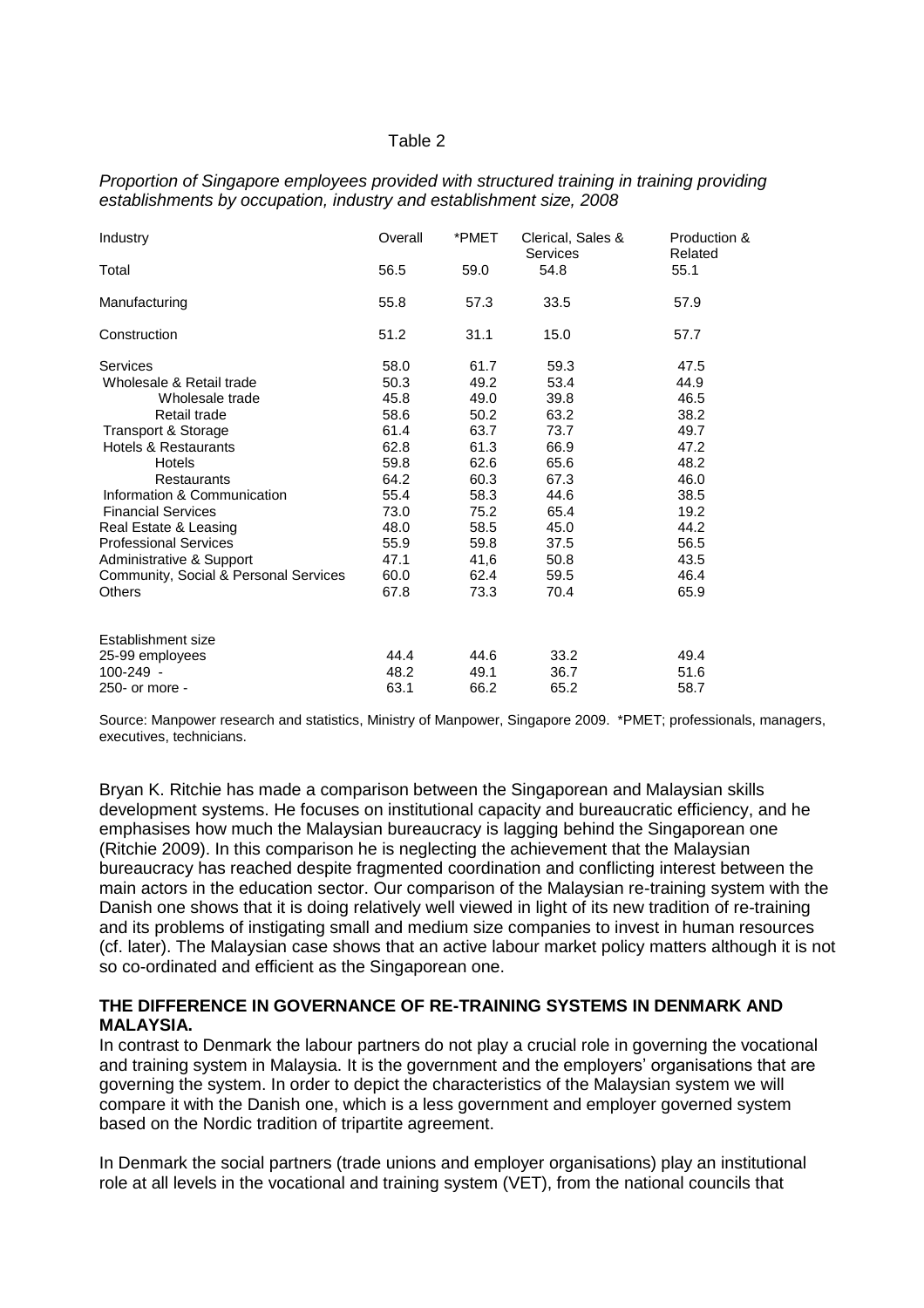advise the Ministry of Education about VET, to local training committees which advise the VET providers about the local education plans. The Ministry of Education is responsible for providing education and re-training programmes.

In the continuing VET programmes (CVET) targeted primarily at unskilled, semi-skilled and skilled workers every individual employee has a right and obligation of up to 10 days training per year in courses matching the company"s strategy for human resource development. In the training period the employee gets full wage compensation consisting of unemployment benefit and employer paid salary subsidy. After the collective agreement in 2007 employees in the private sector have a right to additional re-training up to 10 days. The social partners in several industries and branches agreed to set up competence funds covering the expenditures of these additional retraining days (www.danskerhverv.dk/RAADGIVNING/OVERENS). The trade unions had for several years fought for additional re-training days in which employees can choose re-training subjects by themselves. The employers" organisations had been against because they did not want to fund re-training activities chosen by employees themselves. They argued for selfpayment by the employees for these additional re-training days. The compromise in the 2007 collective agreement was that employers´ organisations and trade unions stipulate in the individual industry or branch the range of courses and programmes that the individual employee is allowed to apply for. The agreement stipulates that after 9 months of employment every individual employee has a right (from January the first 2009) to apply the fund for coverage of retraining expenditures up to 10 days per year. In some industries the funds cover 85 per cent and in others up to 100 per cent of the lost salary during the re-training period (www.selvvalgtuddannelse.dk).

The main difference between the Danish re-training system and the Malaysian one (and many other systems in Asia and Europe) is the involvement of the labour or social partners and the emphasis in collective agreements about every individual employee's right to re-training. In Malaysia the individual employee does not have a right to re-training. It is up to the individual employer to decide who of the employees are sent on re-training courses. Company loyalty may then be the governing principle.

The difference is rooted in different historical traditions of labour market institutions on and different management-labour relations. In Denmark the individual employee's right to re-training is as mentioned an outcome of the trade union's strong position and support to individual employees in negotiation of collective agreements with the employers' organisations. In Malaysia the trade unions are not in a similar strong position to put pressure on the employers" organisations. Therefore, the re-training policy is primarily in the hands of the Human Resource Development Council and the employers. They have built up an institutional capacity to support human resource development lacking trade union and small firm involvement. Also in Denmark there are problems of involving companies below 100 employees in training and re-training activities. But after the 2007 collective agreement statistics shows that more employers have accepted to send their employees on training courses (AMU statistik. www.uvm.dk). So a pressure on the employers from the labour to prioritise re-training seems to have an effect. The Danish trade unions look at their upgrading initiatives as a lever to turn the decreasing trends in membership in recent years and to revitalise collectivism against the strong tendency to individualism in working life culture.

## **SKILLS DEVELOPMENT CENTRES AND THE PROBLEM OF INSTIGATING SMALL AND MEDIUM SIZE ENTERPRISES IN HUMAN RESOURCE DEVELOPMENT.**

Since the Malaysian government launched the Industrial Master Plan in 1986 it has aimed at pursuing an active labour market policy supporting innovation and development of new technology. It has emphasised to build up institutions that promote collaboration between companies and training providers. The problem has not been lack of institution building but motivating SMEs to invest in training and re-training of their employees. They are hesitant towards training. The reason for this hesitation is cost-effective considerations vis-à-vis actual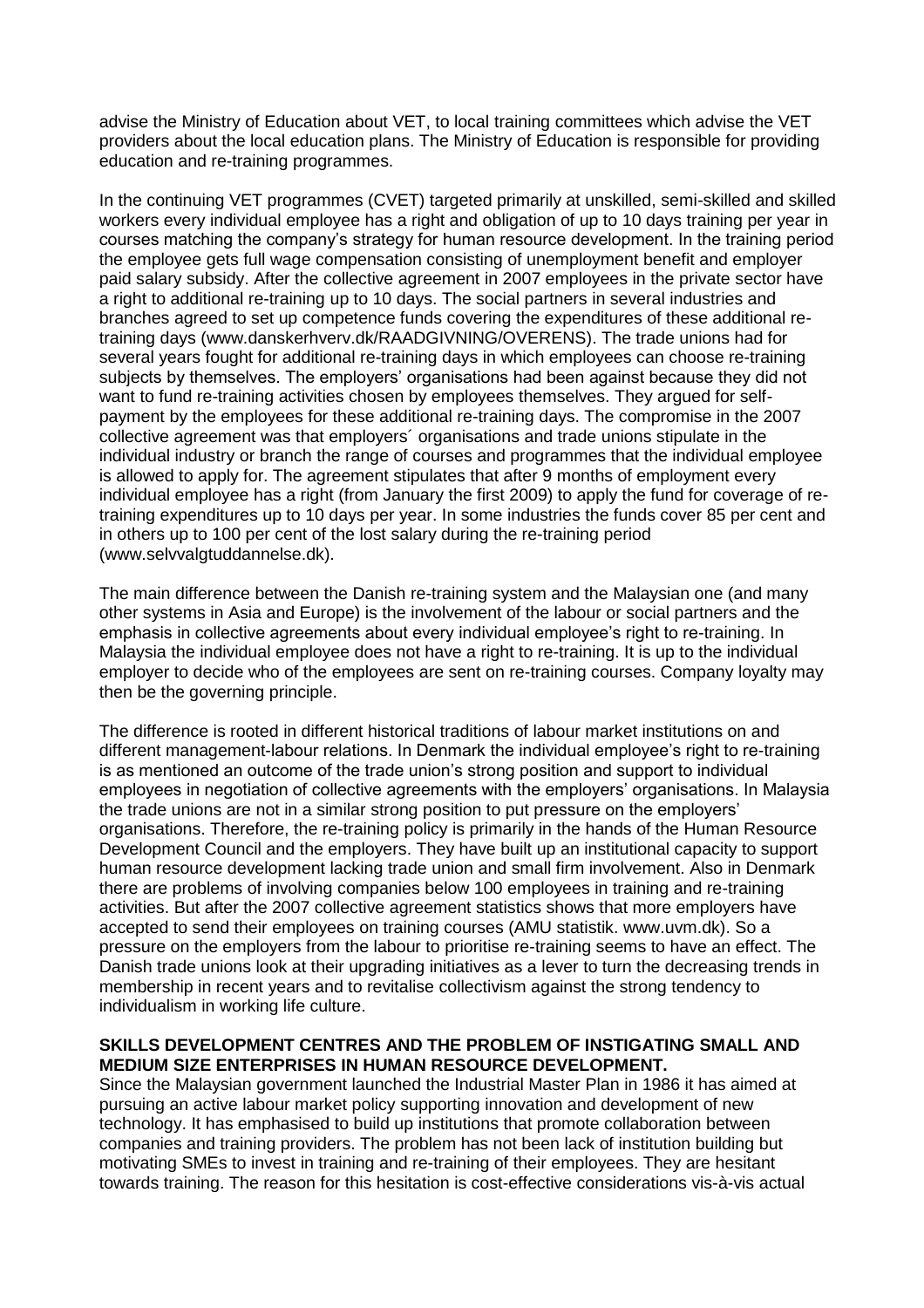bottom-line result (Malaysia: Firm 2005), or, as explained in interviews, to run daily business without an employee who is the only one with the specific competence needed. The main drivers in the upgrading process are larger national and multinational companies together with the government. Several of these companies have made partnership agreements with the government about upgrading initiatives. An example of such partnership is the skills Development Centres in which larger companies in cooperation with local governments set up training centres.

The first centre was established in 1989 in Penang. Later similar centres were established in other local states. The initiative to launch such centres was taken by multinational companies in Penang. They needed skilled workers to their more and more technological advanced productions and because the supply of skilled labour was limited they addressed the local government with a proposal of establishing a training centre based on a partnership construction. The companies delivered technical equipments and trainers to the centre. Later the partners have set up a Centre of Excellence. It provides training to small and medium size companies in a Global Supplier Program. Many suppliers to multinational companies have shown an interest in this program because they are facing problems delivering world-class products and services (ilo.org). The program consists of two initiatives. The first is about training employees in new technology. The second aims at establishing partnerships between multinational companies and local suppliers about knowledge sharing and upgrading. The trainers come from the involved multinational companies. Several of the courses in the program are spread over a two years period with current evaluations.

Employers" organisations are also engaged in providing short and long duration training courses, particularly for small and medium size companies. They are facing problems of instigating these companies to invest in human resource development. The barrier is often their short time cost effective considerations (Kian Aun Law 2008). Unlike many larger national and multinational companies they tend to think that training does not pay, or they think that they need not to send their employees on training courses as long as workers who possess the necessary skills are available on the labour market. Access to funding of training courses seems not to influence their view. The Human Resource Development Council"s overview of distribution of funding shows that their share of the total annual funding was very little up to 2000. (Tan & Gill 2001). The abovementioned survey of Kian Aun Law shows that small and medium size companies' hesitation towards investing in training has not changed much in the following years.

The picture is almost the same in Denmark. Although more small employers are sending their employees on re-training courses the number is still very low compared with larger companies" investment in human resource development. Employees in companies with above 500 employees are five times more on re-training courses than employees in companies with 5 employees [\(www.danskbyggeri.dk.nyheder\)](http://www.danskbyggeri.dk.nyheder/). Approximately 90 per cent of the total 275.000 companies are in the category smaller than 10 employees [\(www.Statistics](http://www.statistics/) Denmark.dk/erhvervsbeskæftigelsen). Just like in Malaysia most of the financial assistance to retraining courses accrues to the larger companies. It implies that many small companies often are lagging behind in industry skills upgrading. They are relying on the learning-by-doing skills formation in the company and on the general skills formation in the educational system.

However, if SMEs are forced by increasing competition to implement new technology or organisation their hesitation to upgrading is abating. Although rarely, we have seen that several SMEs have shown interest in being ISO 9000 certified in Malaysia. It is prestigious to document ISO certification. The ISO certification program sets quality standards for employees and enhance productivity. It has instigated SMEs to invest in upgrading. But we have also observed that the interest in upgrading is not deeply rooted in these companies. Their hesitation is difficult to break down. But the ISO certification program is anyhow an example of how SMEs" short time cost-effective considerations towards upgrading can be changed. Also the pressure from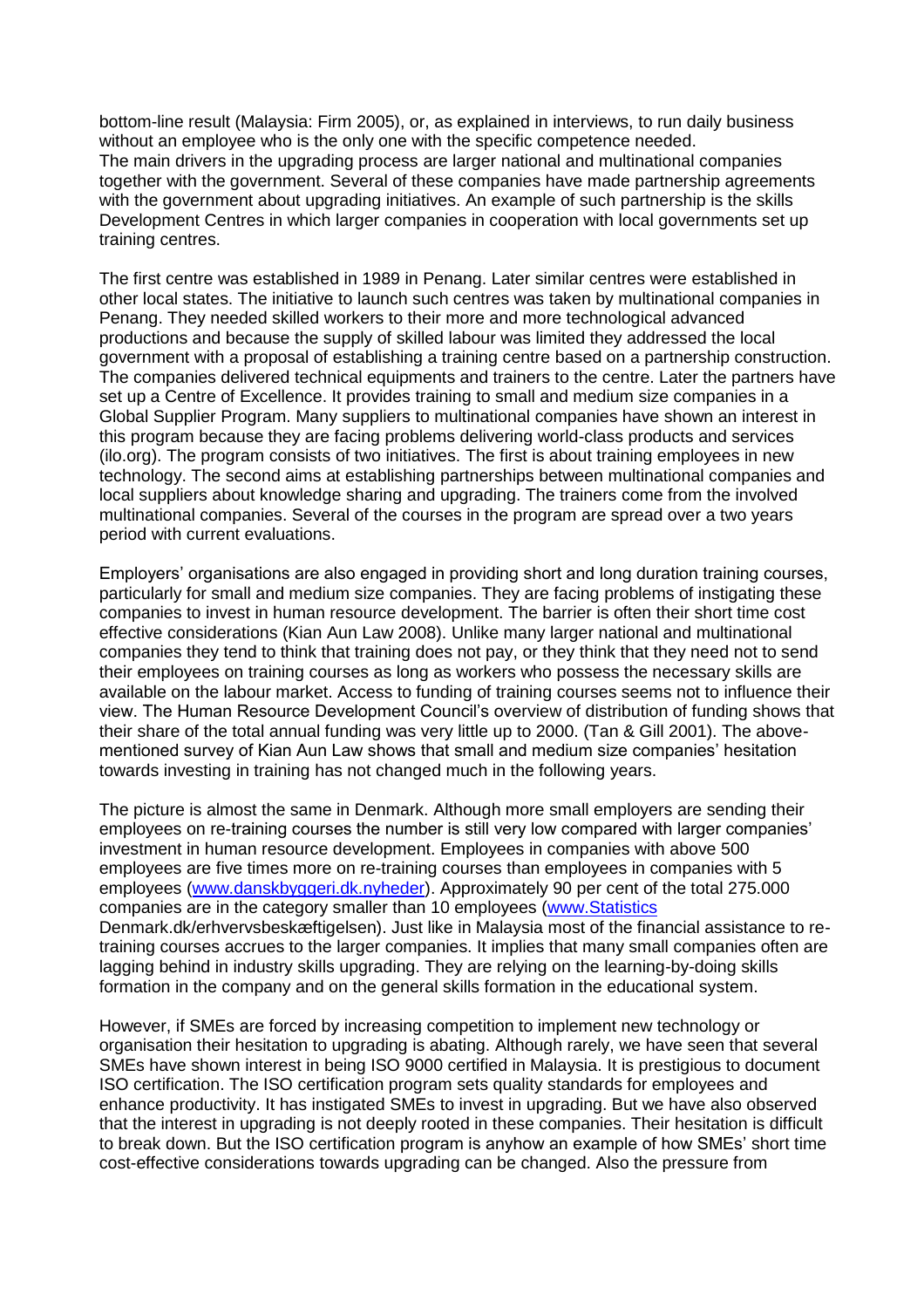multinational companies or larger national companies on local suppliers can instigate or compel SMEs to invest in re-training courses for their employees.

### **CONCLUSION.**

We have seen that the emergence of a more knowledge based economy in Denmark, Singapore and Malaysia has led to a skills upgrading divide between larger and small companies. Within the more knowledge intensive companies our findings indicate a divide between managers, professionals and technicians on the one hand and the other employees on the other hand as to participation in skills upgrading. The smaller companies are not against the skills upgrading agenda but they are hesitant to follow that agenda. Although they have access to government financial assistance as well as larger companies they hesitate to let their employees participate in skills upgrading courses. The barrier is often their short cost effective considerations underpinned by the perception that training does not pay as long as they can get workers with necessary skills on the labour market.

The governments in Denmark, Singapore and Malaysia are very aware of the skills upgrading divide between larger and smaller companies and as we have shown they try to alleviate smaller companies" access to funding assistance. Statistical data indicate that it has not help that much. Our Malaysian ISO 9000 cases shows that there are ways out of the divide, but the problem is that it is not a push that last so long. After ISO certification the small companies may relax again.

We have shown that that the social partners particularly in Denmark and to a lesser extent in Malaysia play a crucial role in carrying out the skills upgrading agenda. In Denmark the trade unions look at education and training as a lever to redefining their role and tasks. They believe that the skills upgrading agenda may help them to turn the decreasing trend in membership and revitalise collectivism in a historical period with strong individualistic tendencies in working life. In the redefining attempt they put emphasis on individual rights and formulate their policy as rights to education and training.

The skills upgrading agenda is also used by management as a lever. Their interest is to link skills upgrading with retention. When they invest a lot of money in training they also want to get something out of it. HRM tries to respond to this challenge by building up a corporate culture that emphasises commitment and social responsibility.

Our analysis has shown that Denmark, Singapore and Malaysia are handling the challenges of the knowledge based economy in building up similar institutions to support skills upgrading and they are partly facing the same problems of incorporating smaller companies in the skills upgrading agenda. The difference between Denmark as a Nordic case and Singapore and Malaysia as SEA cases is mostly rooted in different working life cultures and tradition of labour codetermination. All three national skills development systems are highly influenced by lead companies' skill formation agenda. The quality standards are the same in their global skill formation and HRM departments try to converge or homogenise job structures and performance incentives globally.

## **References:**

Abdullah, H., R.C. Rose, N. Kumar 2007. Human Resource Development Strategies: The Malaysian Scenario. *Journal of Social Sciences 4.*

Brown, P, A. Green and H. Lauder 2001. *High Skills. Globalization, Competitiveness, and Skill Formation.* Oxford University Press.

Dunlop, J.T., *Industrial Relations Systems* 1958, New York: Henry Holt and Co Fleming, D and H. Søborg 2006*, Human resource policy and Danish multinational companies. A study of Danish multinational companies' human resource policy in their subsidiaries in Malaysia and Singapore*, Working paper no. 37. International Development Studies. Roskilde University. Global Danfoss 2003. Danfoss Drivers.